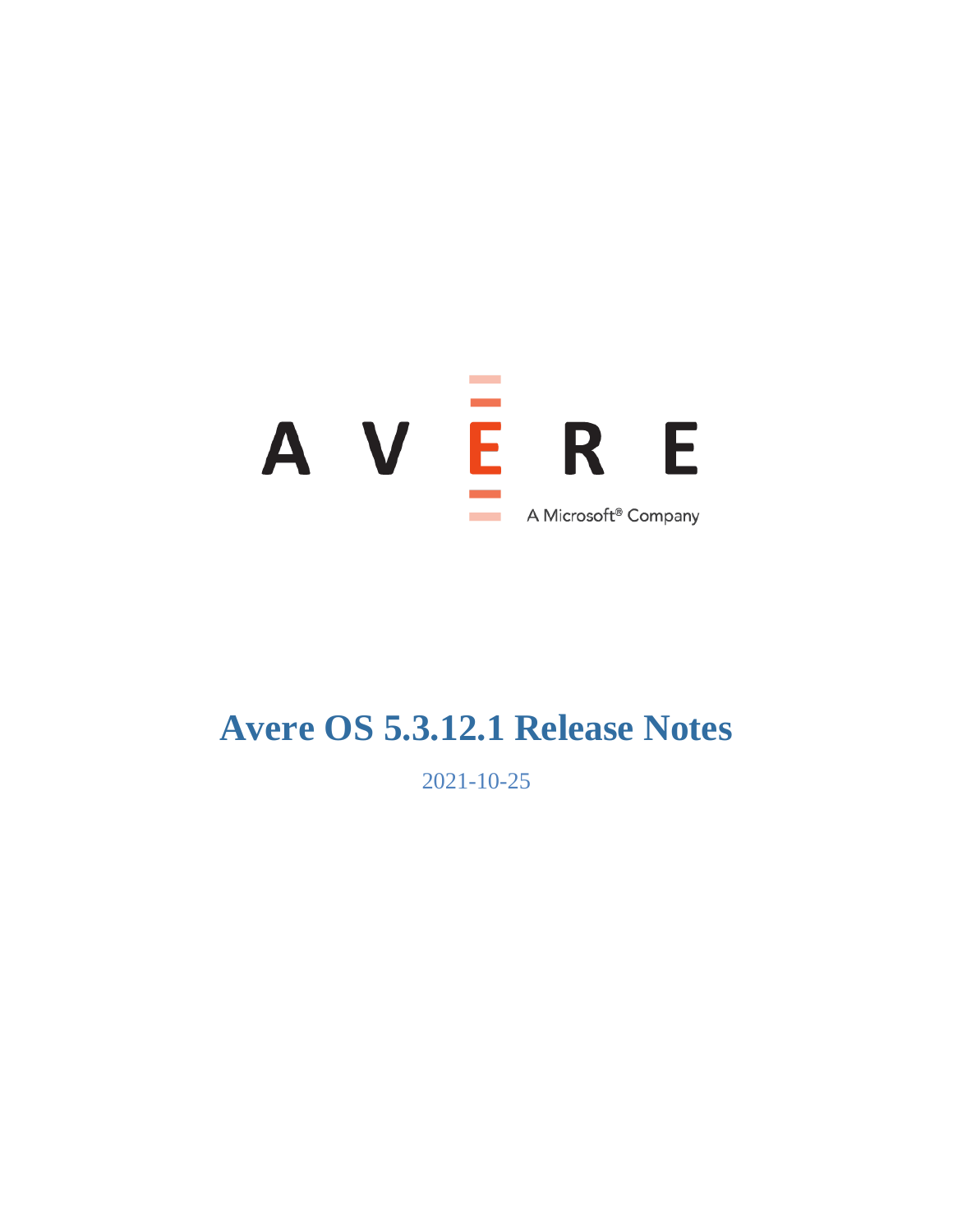### **Table of Contents**

New in Avere OS 5.3.12.1

- New in Avere OS 5.3.11.1
- New in Avere OS 5.3.10.1
- New in Avere OS 5.3.9.1
- New in Avere OS 5.3.8.1
- New in Avere OS 5.3.7.1
- New in Avere OS 5.3.6.5
- New in Avere OS 5.3.6.4
- New in Avere OS 5.3.6.3
- New in Avere OS 5.3.6.2
- New in Avere OS 5.3.6.1
- New in Avere OS 5.3.5.1
- Contact Microsoft Customer Service and Support

Copyright © 2021 Microsoft. All rights reserved.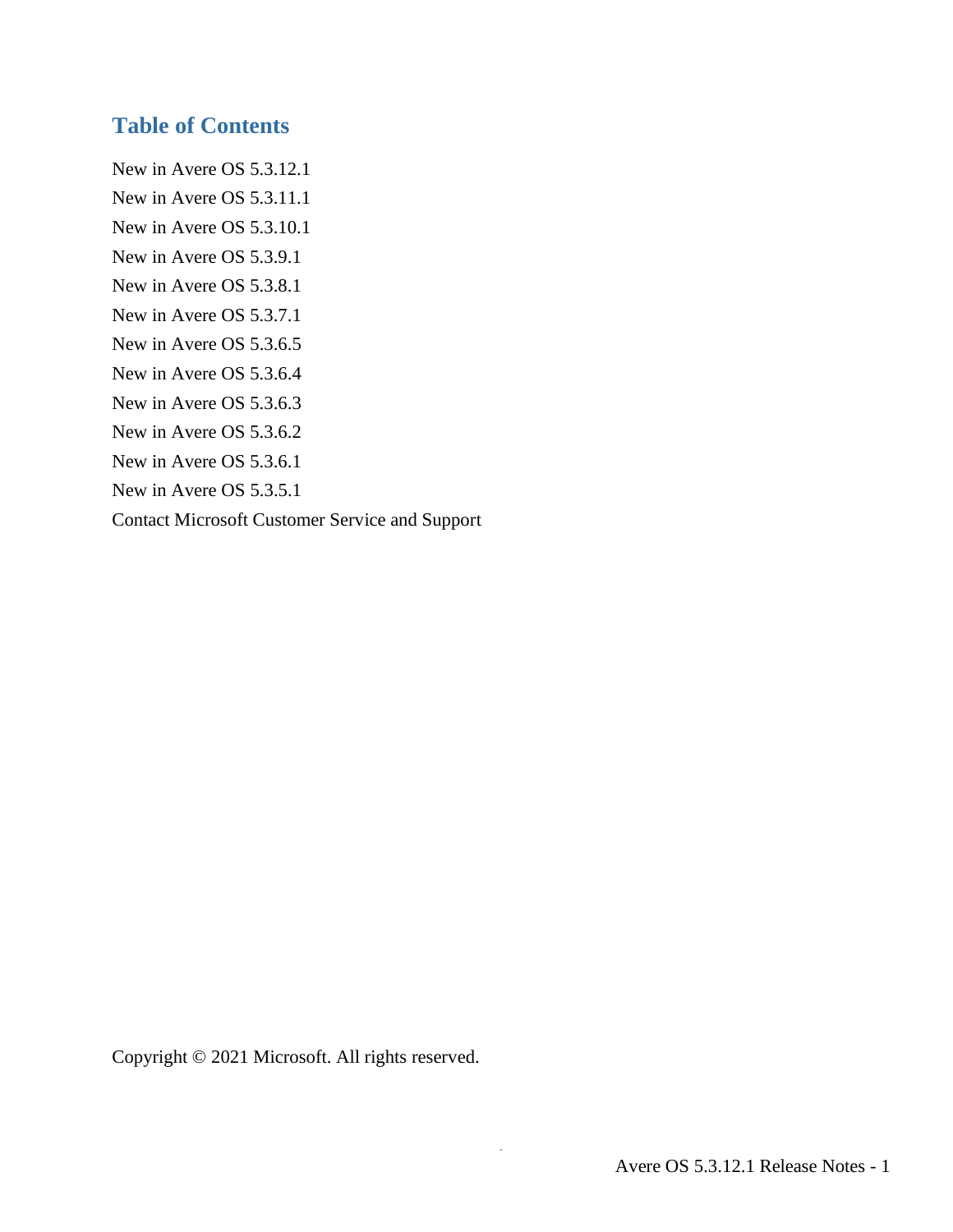# **New in Avere OS 5.3.12.1**

This release fixes an issue where an oplock break on a file could cause the SMB service to restart, with an associated core file. (12182636)

# **New in Avere OS 5.3.11.1**

This release addresses a problem that sometimes could cause the SMB service to restart and write a core file after a client requested a file that had a share mode conflict.

This change ensures that a sharing violation error is returned to the client in the case of a file share mode conflict. (10670376)

## **New in Avere OS 5.3.10.1**

This release fixes a problem that affected Azure FXT Edge Filer clusters. The problem caused FXT 6400 nodes to use excessive amounts of swap space.

This release increases the amount of memory reserved for the file system on FXT 6400 nodes to avoid memory swapping. (9884334)

## **New in Avere OS 5.3.9.1**

## **Resolved Issues**

#### **General**

- 5728834 Reduced the amount of time it takes to update software on Avere vFXT for Azure clusters by eliminating interim rebalancing steps.
- 8870470 Fixed a problem with IPMI configuration. The order of IPMI commands was changed to make it possible to assign a static IPMI address to a cluster node. Before this change, a static IPMI configuration change could automatically be reset to DHCP mode.
- 9448288 Increased the amount of memory reserved for the operating system in certain system configurations to avoid memory swapping.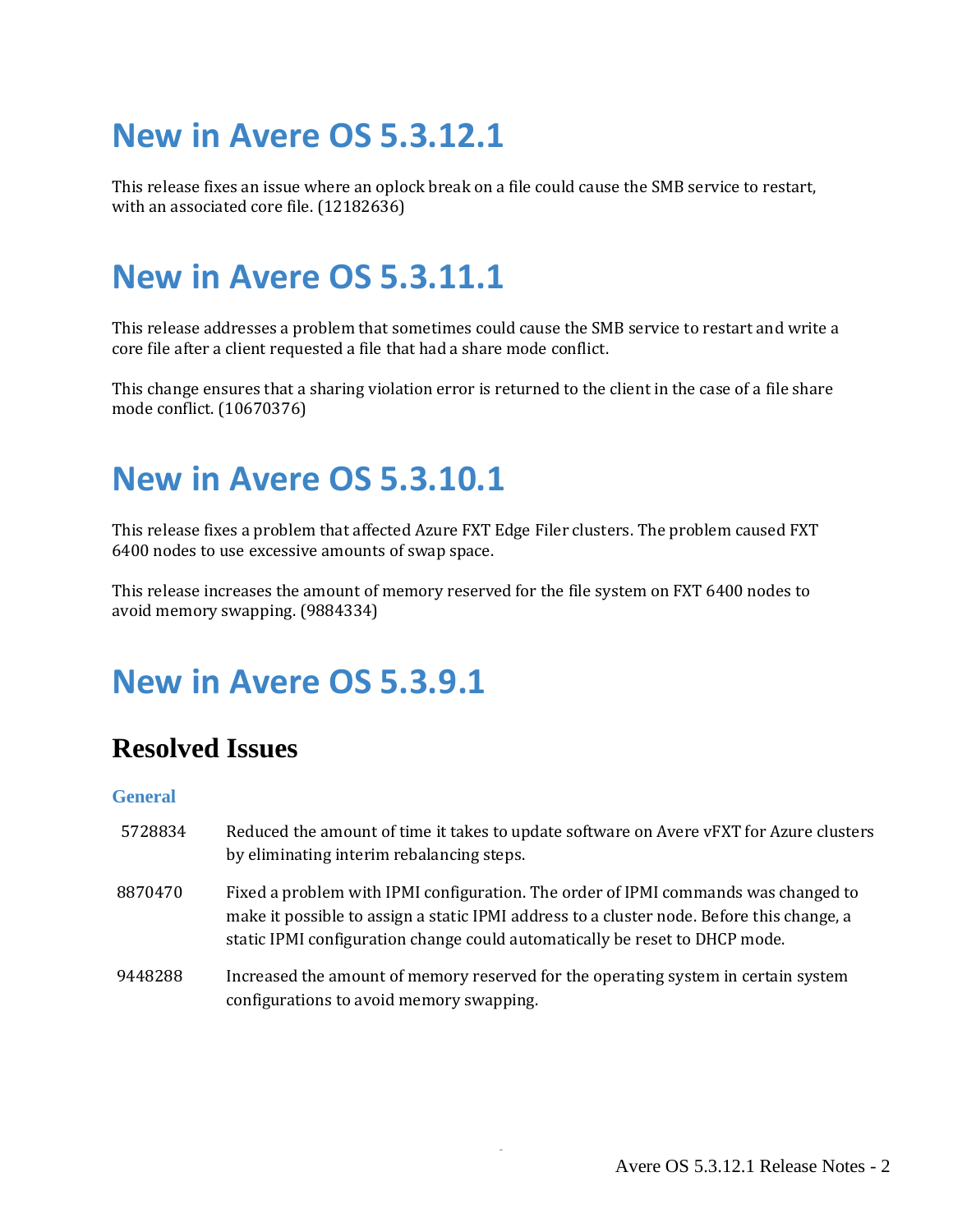### **Filesystem**

| 8454658 | Updated the core filer removal process to prevent a problem that could cause the process<br>to become stuck. Synchronization was added between the namespace invalidation and<br>core filer removal. |
|---------|------------------------------------------------------------------------------------------------------------------------------------------------------------------------------------------------------|
| 8719438 | Fixed a race condition in the file removal path that could cause the filesystem service to<br>restart.                                                                                               |
| 9638489 | Fixed an issue that could cause the cluster to fail to locate the latest version of an object<br>after a truncated result was returned from a REST list request to a non-Azure core filer.           |
| 9652776 | Fixed an issue where the cluster failed to clean out-of-date snapshots of some objects<br>after a truncation happened in the result of a REST list request to a non-Azure core filer.                |

### **NFS and SMB**

| 5635023 | Updated code to avoid an out-of-memory panic and an associated SMB service core file<br>that could occur during SMB open operations.                                                                                                                              |
|---------|-------------------------------------------------------------------------------------------------------------------------------------------------------------------------------------------------------------------------------------------------------------------|
|         | The out-of-memory panic is avoided by limiting the number of attempts that are made to<br>resolve the internal condition.                                                                                                                                         |
|         | This work also includes a change that reduces the need to restart the SMB service to<br>restore access to the affected files.                                                                                                                                     |
| 9493004 | Fixed a defect that could prevent NFS and SMB operations from completing in simple<br>namespace vservers (a legacy configuration).                                                                                                                                |
| 9546193 | Addressed a defect in version 5.x releases that prevented the upload of NFS Kerberos<br>keytabs.                                                                                                                                                                  |
| 9546191 | Resolved file location issues that caused NFS Kerberos access outages after an upgrade to<br>the Heimdal library FreeBSD port. The upgrade, introduced after AvereOS version<br>4.8.11.2, changed the expected default location for Kerberos configuration files. |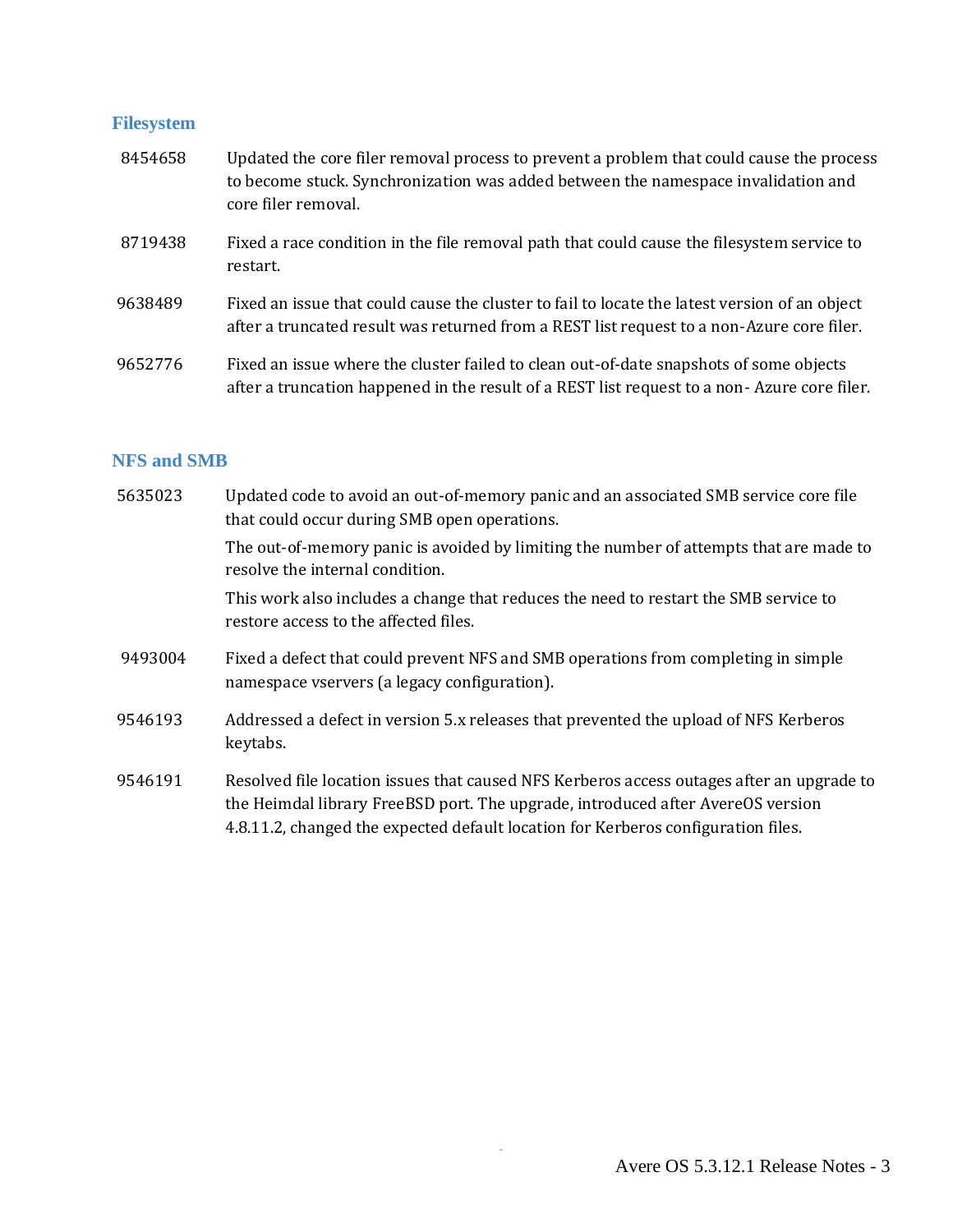# **New in Avere OS 5.3.8.1**

This release includes a few targeted bug fixes.

## **Resolved Issues**

#### **General**

| 8324059 | Fixed a regression in 5.3.7.1 that affected upgrades from version 4.x releases.                                                     |
|---------|-------------------------------------------------------------------------------------------------------------------------------------|
| 8888189 | Fixed an issue in the FXT 6000 series FreeBSD NIC driver that prevented sent packets<br>from being captured during packet captures. |
| CR ID   |                                                                                                                                     |

### **SMB**

8654249 Fixed a defect where an internal event could cause a service restart and core file from the SMB file system or SMB name server services.

## **New in Avere OS 5.3.7.1**

This release incorporates the changes provided in version 6.0.0, along with a fix for a flawed upgrade script that affected some users when upgrading from version 4.8 (item 8529219, below).

This release includes significant bug fixes, security improvements, and expanded capabilities for Azure products that use this software.

## **Resolved Issues**

### **Cloud computing**

6435492 Increased cloud file system cache size to 5GB for smaller vFXT instances and to 17GB for E32 series and other large memory vFXT instances. This change prevents some issues related to memory consumption.

#### **Filesystem**

- 5126091 Increased the default chunk size to 32 to speed up file truncation in cloud environments and improve performance.
- 5143125 Corrected an issue in the directory manager rebalance process during node reformat. Before the fix, this issue could cause a node rebalance operation to get stuck.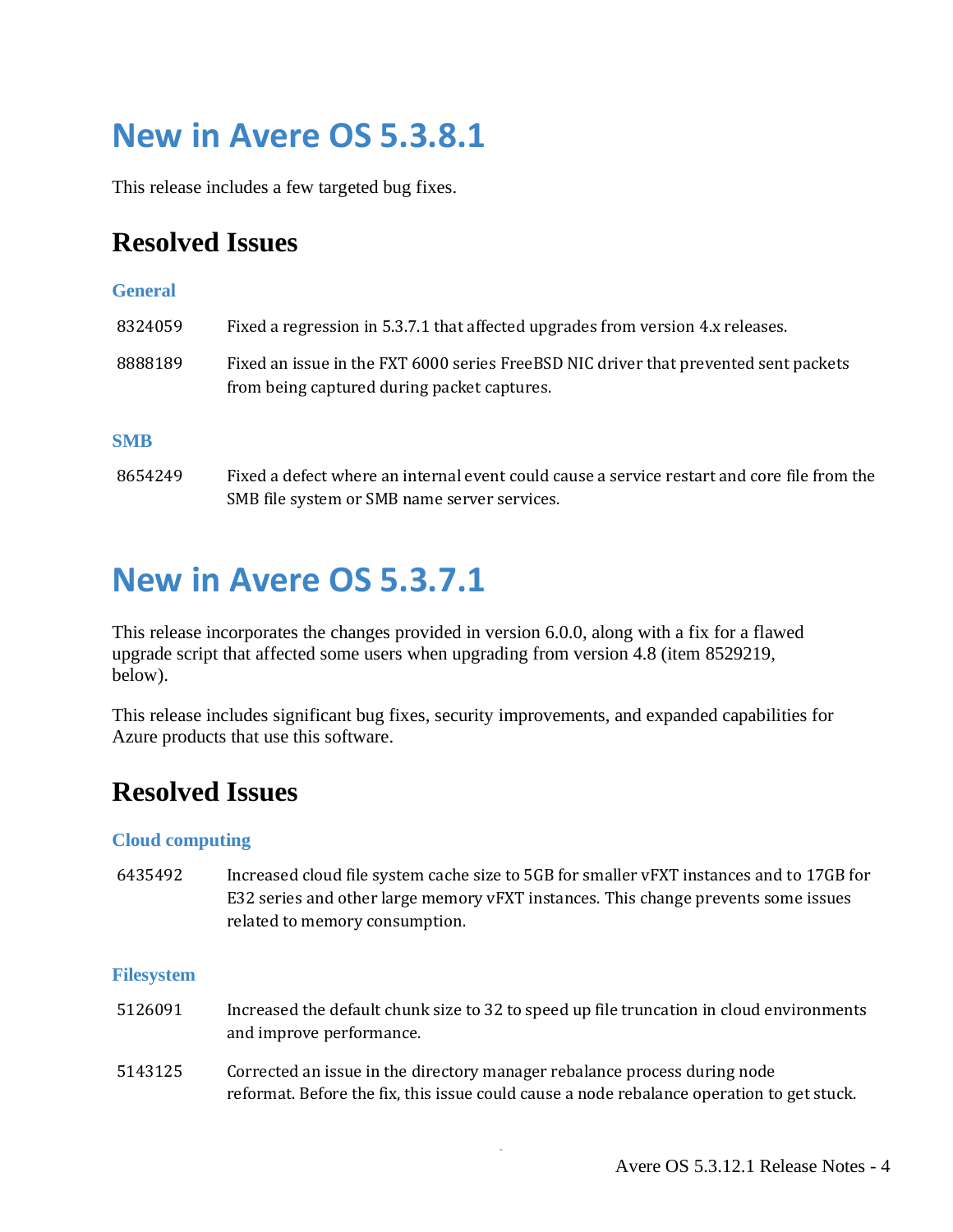| 5186590 | Improved cache population speed by fixing a slowdown in the cache filesystem<br>consistency check during read-ahead.                                                                                                                           |
|---------|------------------------------------------------------------------------------------------------------------------------------------------------------------------------------------------------------------------------------------------------|
| 5239722 | Fixed an issue where earlier errors could cause the core filer bandwidth<br>control to interact with the data flush process and cause problems.                                                                                                |
| 5371778 | Improved the cloud file system version database recovery during failover.                                                                                                                                                                      |
| 5407127 | Improved the synchronization of metadata files during recovery.                                                                                                                                                                                |
| 5409620 | Fixed a lock contention issue that could cause high CPU usage.                                                                                                                                                                                 |
| 5447895 | Improved read speed for cold directories.                                                                                                                                                                                                      |
| 5460210 | Fixed an in-memory inconsistency in marshaling parameters.                                                                                                                                                                                     |
| 5581410 | A default setting has been changed in the built-in cache policy Full Caching. The maximum<br>writeback delay in this policy now defaults to one hour.                                                                                          |
|         | Previously, the maximum writeback delay was set to 10 minutes by default. The value can<br>be customized by using the Core Filer > Manage Cache Policies settings page for an FXT<br>or Avere vFTX for Azure cluster.                          |
|         | This change only affects core filers that are created with Avere OS 5.3.3.1 or later<br>software. If a cluster is upgraded to 5.3.3.1, core filers that were created before the update<br>keep the original 10-minute default writeback delay. |
| 5645667 | Fixed an issue to free space on the HA partner node after deleting a file.                                                                                                                                                                     |
| 5651782 | Fixed a race condition that could cause memory leaks related to a secondary policy in a<br>file delete path. This change also suppresses a related alert.                                                                                      |
| 5720169 | Added code to correctly detect Azure response header error for a missing key vault<br>encryption key, and to return the appropriate alert.                                                                                                     |
| 5733946 | Fixed a crash seen during a data dump to debug leaked memory buffers.                                                                                                                                                                          |
| 5736836 | Fixed an internal race condition related to cache directory metadata that could cause a<br>restart.                                                                                                                                            |
| 5877594 | Added age information to data dump entries for failed metadata operations.                                                                                                                                                                     |
| 5905389 | Fixed a bug that could cause a crash due to a concurrent access issue during a data dump<br>of buffer pools.                                                                                                                                   |
| 5906986 | Improved client operation failover handling the event of a cluster data manager outage.                                                                                                                                                        |
| 5986301 | Fixed an issue in metadata file synchronization during recovery that could cause a service<br>restart.                                                                                                                                         |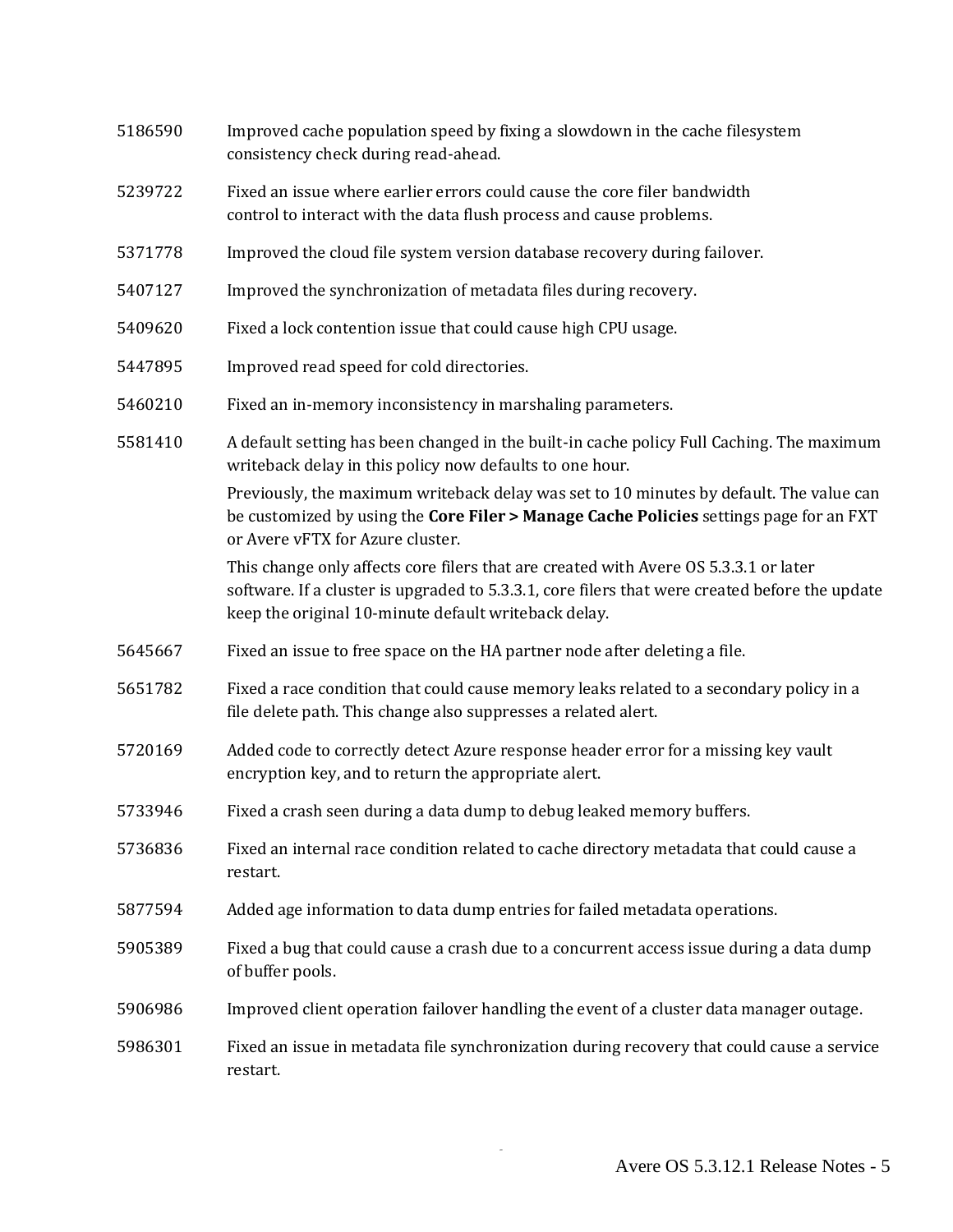- Fixed an issue with OpenSSL memory allocation initialization that could result in a crash. Improved performance when removing files. Improved failover performance during recovery. Changed internal operation handling to improve down time during HA failover. Fixed an issue that could cause a data flush operation to an Isilon core filer to stop progressing. Improved failover timing during the recovery process. Fixed a problem that could cause a crash when a core filer forwards a read request to another core filer. Fixed an issue with certificate verification to allow failover to CRL if OCSP is not available. Improved ability to diagnose cluster communication failures. Fixed an issue in handling metafile synchronization during a service restart. Fixed a problem related to the file deletion path that could cause a service restart due to a race.  Changed code to more reliably update the cluster data manager's configuration database. Fixed a problem related to recycling internal directory-related state, which could cause a crash. Updated code to handle non-UTF8 characters when flushing directory log records. Before this change, some characters could cause an error that blocked the flush. Fixed an issue that could cause a cluster OS upgrade to stall when updating from version 4.8 or older. **General** Fixed a problem handling OS download URLs that include URL query parameters. Fixed a GUI issue with XML-RPC response handling that incorrectly caused error messages to appear in the GUI, even though the XML-RPC command succeeded. Improved internal logging for core filer creation jobs. Fixed an issue that prevented the cluster TLS certificate from being regenerated when it
	- was nearing expiration. After upgrading, you might see a new cluster TLS certificate presented by the control panel interface if the previous certificate was expired or nearing expiration.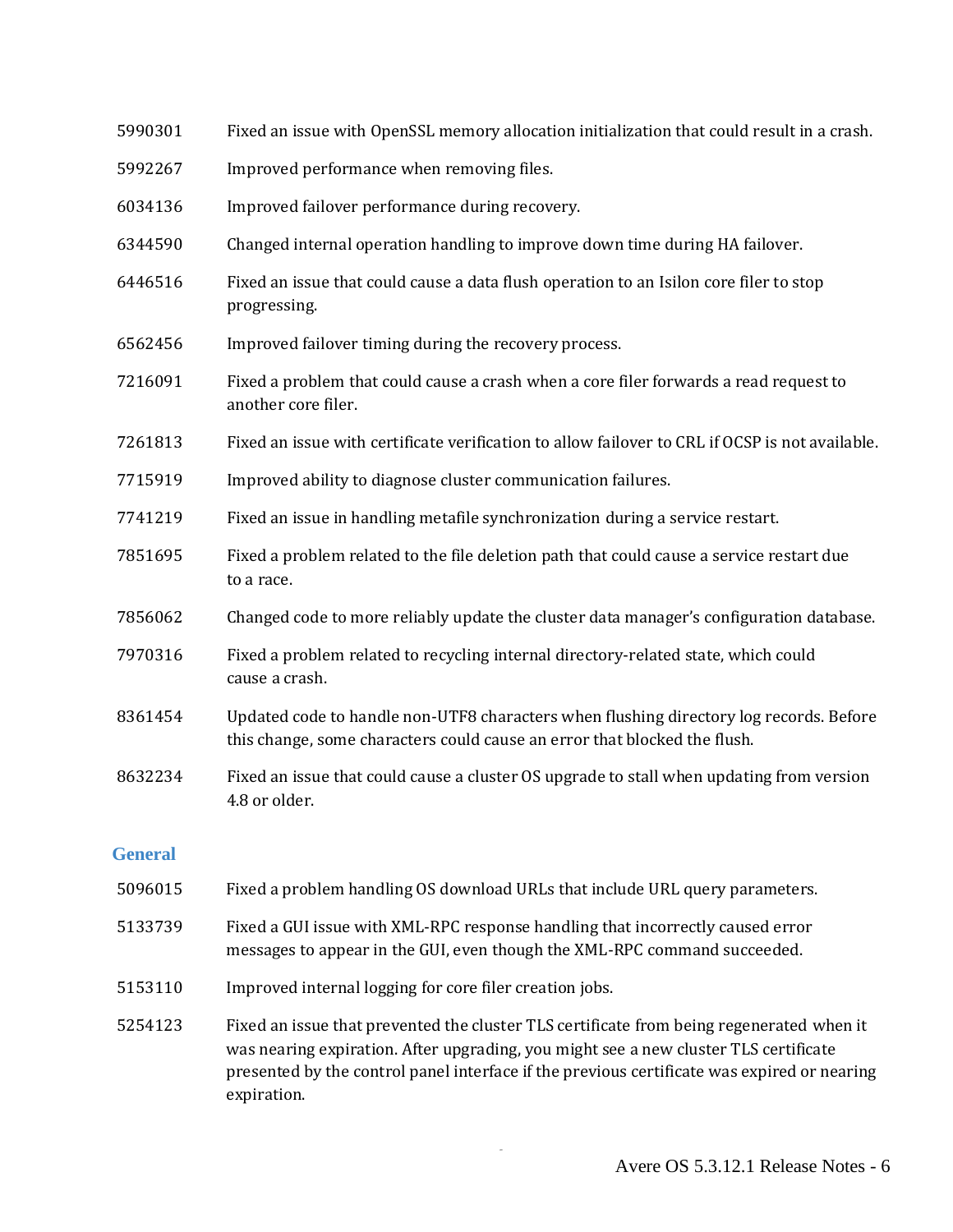| 5352452                         | Updated the help for the node.allowToJoin XML-RPC method to note that an activity<br>tracker is returned if the allow-join action did not immediately complete.                                                                                                                                                    |
|---------------------------------|--------------------------------------------------------------------------------------------------------------------------------------------------------------------------------------------------------------------------------------------------------------------------------------------------------------------|
| 5533584,<br>6622809             | Updated TLS certificate generation for the cluster webserver. Changes include:<br>Added the Extended Key Usage and Subject Alternative Name (SAN) extensions<br>$\bullet$<br>Updated the cluster web server certificate to include the internal cluster IP<br>$\bullet$<br>addresses as SANs                       |
| 5580761                         | Fixed a problem that could show a node's state as "pending" when it was actually "up".<br>The issue was related to a workflow in which all of the node's client IPs were homed away<br>from the local node.                                                                                                        |
| 6185556,<br>8058284,<br>8437737 | Fixed an issue that caused support information gathering to be slow or to get stuck.                                                                                                                                                                                                                               |
| 6213953                         | Addressed an issue that prevented the VLAN configuration from being set when using the<br>cluster.create XML-RPC method.                                                                                                                                                                                           |
| 6600899,<br>6600988             | Updated the presentation of the End User License Agreement, Terms of Use, and Microsoft<br>Privacy Statement in the cluster control panel.                                                                                                                                                                         |
| 5695188                         | Fixed a bug that prevented changing the verification time for read-only cache policies.                                                                                                                                                                                                                            |
| 5729545                         | Fixed an issue in XML-RPC methods to ensure that an activity tracker UUID is returned in<br>almost all cases of long-running operations. Before this change, XML-RPCs would<br>sometimes return "success" instead of an activity UUID due to a race condition, even when<br>the operation was not complete.        |
| 5926431                         | This change restored the previous default encoding value "double" for long integers in<br>XML-RPC methods.                                                                                                                                                                                                         |
|                                 | In a previous release, the default XML-RPC marshalling (encoding) value for long integers<br>was changed to i8 instead of double. This change could possibly require updates in client-<br>side software, since methods that previously returned elements tagged as double would<br>now return i8-tagged elements. |
|                                 | With this release, the default long-integer encoding value has returned to the historic<br>usage, "double."                                                                                                                                                                                                        |
| 5954828                         | Eliminated a bug that could cause a corrupt SNMP configuration file to be created on the<br>cluster, causing the snmpd server to restart over and over.                                                                                                                                                            |
| 5955606                         | Fixed a bug that could cause errors when updating the directory services configuration.                                                                                                                                                                                                                            |
| 5991352                         | Updated code to prevent a deadlock in the process responsible for refreshing cloud<br>service credentials.                                                                                                                                                                                                         |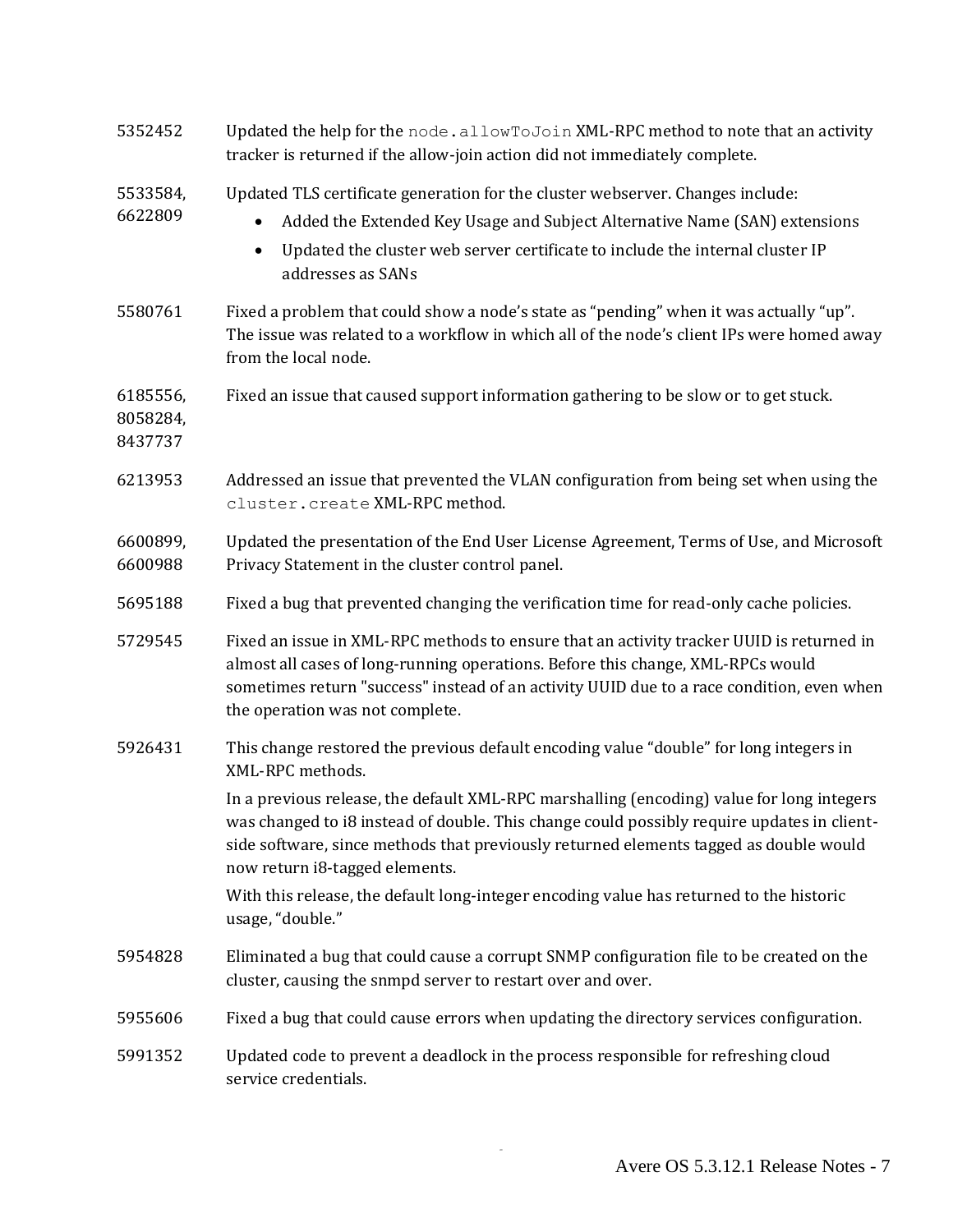| 7035118    | Fixed a problem in the cluster.addVlan XML-RPC method that was related to setting<br>a VLAN's MTU.                                                                                                                                                                                                  |
|------------|-----------------------------------------------------------------------------------------------------------------------------------------------------------------------------------------------------------------------------------------------------------------------------------------------------|
| 7061943    | Some sleep calls in the HyperV drivers have been switched into busy wait loops to avoid<br>kernel crashes due to illegal sleeping in the kernel while holding a mutex.                                                                                                                              |
| 7098786    | Fixed a problem that prevented the cluster from switching software images during an<br>upgrade.                                                                                                                                                                                                     |
| 8324059    | Fixed an issue that prevented cluster nodes from getting the required TLS certificates<br>when upgrading OS software. This problem affected clusters that included nodes that had<br>used software older than 5.3.1.2 and nodes that had never run software before 5.3.1.2.                         |
| 8325030    | Fixed an incompatibility issue that could prevent OS upgrade in a cluster with a mixture of<br>FXT 6000 series hardware nodes and older models.                                                                                                                                                     |
| 8529219    | Fixed a script that incorrectly set platform-specific kernel boot parameters for some<br>platforms when upgrading from OS version 4.8. This problem caused the upgrade to fail.<br>Upgrading to this release will fix any incorrect parameters.                                                     |
| <b>NFS</b> |                                                                                                                                                                                                                                                                                                     |
| 5095958    | Addressed a defect that prevented netgroup, username, and username override file<br>downloads over http or https from succeeding.                                                                                                                                                                   |
| 5221782    | Changed ONCRPC timeouts for new Azure HPC Cache clusters to compensate for latency.                                                                                                                                                                                                                 |
|            | In general, the cache-to-cache protocol timeout is 220 seconds, and the NFS protocol<br>timeout to NAS core filers is 100 seconds.                                                                                                                                                                  |
|            | For new Azure HPC Cache systems, a connection multiplier of 4 is now applied to the NFS<br>protocol for NAS storage targets.                                                                                                                                                                        |
| 5865648    | Changed procedures to prevent new filesystem operations or automatic retries from<br>being sent to a node if the cluster has determined that the node is down. In normal<br>operation, filesystem operations have a default retry period of 50 seconds regardless of<br>node state.                 |
| 5865680    | Re-enabled connectivity alerts for ONC-RPC sessions. If the destination node is known to<br>be down for an intra-cluster session, the connectivity alert is not raised. This change also<br>fixed an internal race condition that could cause unnecessary updates when there were<br>many sessions. |
| 5865686    | Fixed a problem in which NAS core filer connectivity problems could cause nodes to enter<br>a pending state. If the connectivity problems alternated between nodes, it was possible<br>for the client-facing addresses to fail over to healthy nodes.                                               |

 $\sim$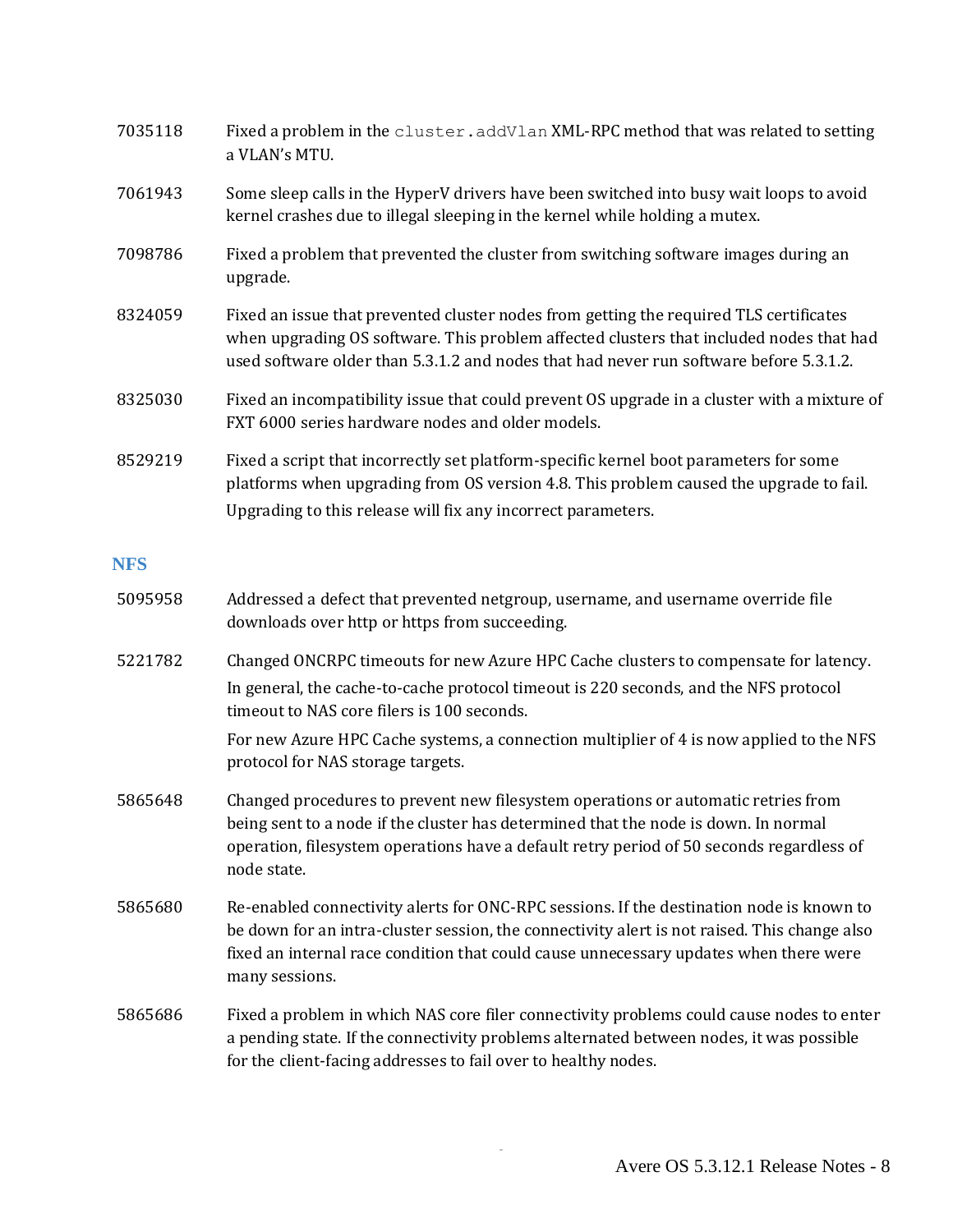These checks are related to the deprecated 2-node HA feature. If the 2-node HA feature is enabled, then this work item is disabled. If you use this feature, contact Microsoft Service and Support for help moving away from the deprecated configuration.

- 6176065 Addressed a defect where a kernel network buffer allocation failure was handled incorrectly for cache-to-cache operations. The defect resulted in a file system service restart with associated core file.
- 6200334 Fixed a problem where a core filer removal could cause the File System Service process to restart with an associated core file. The defect was triggered by a mount protocol response from the core filer that caused a retry while the core filer was being removed.
- 6213403 An alternative workflow has been added for NAS core filer exports. In this optional workflow, the "showmount" remote procedure call for the mount protocol is not sent to NAS core filers. Instead, the cluster is configured with the specific exports to access using the XML-RPC method corefiler.setMountExports. The cluster periodically probes only the exports that are specified.

To use this workflow, specify the useSetMountExports option when creating the core filer with the XML-RPC method corefiler.create. Work is in progress to add this option to other configuration interfaces.

**Note:** Two related changes are being withdrawn:

- A previous approach to this solution, work item 5153606, introduced new XML-RPC methods named corefiler.setExportFilters and corefiler.getExportFilters. These methods have been deprecated.
- A related change, 7244835, gave the XML-RPC method corefiler.setMountExports to add multiple exports at once, but this change will be reverted with the next iteration of this feature.
- 6214221 A change was made to allow NAS core filer exports to use root squash under specific circumstances. Before this change, root squash had to be disabled on NAS core filers for access from both the cluster and vserver IP addresses.

Now, you can configure the core filer export to use root squash (with the user ID set to nobody) if your cache meets these criteria:

- The local directories setting is disabled.
- Cluster and vserver addresses must be included in the core filer export rule.
- Root squash must be configured the same way in the front-end export rule (which controls client access through the cache) and the core filer export rule.

Root squash is disabled in the default client access policy (export policy) for new vservers. Edit these policies to change the value.

7087032 Fixed a filesystem process restart and core file due to a memory allocation error that caused a failed ONCRPC portmap lookup.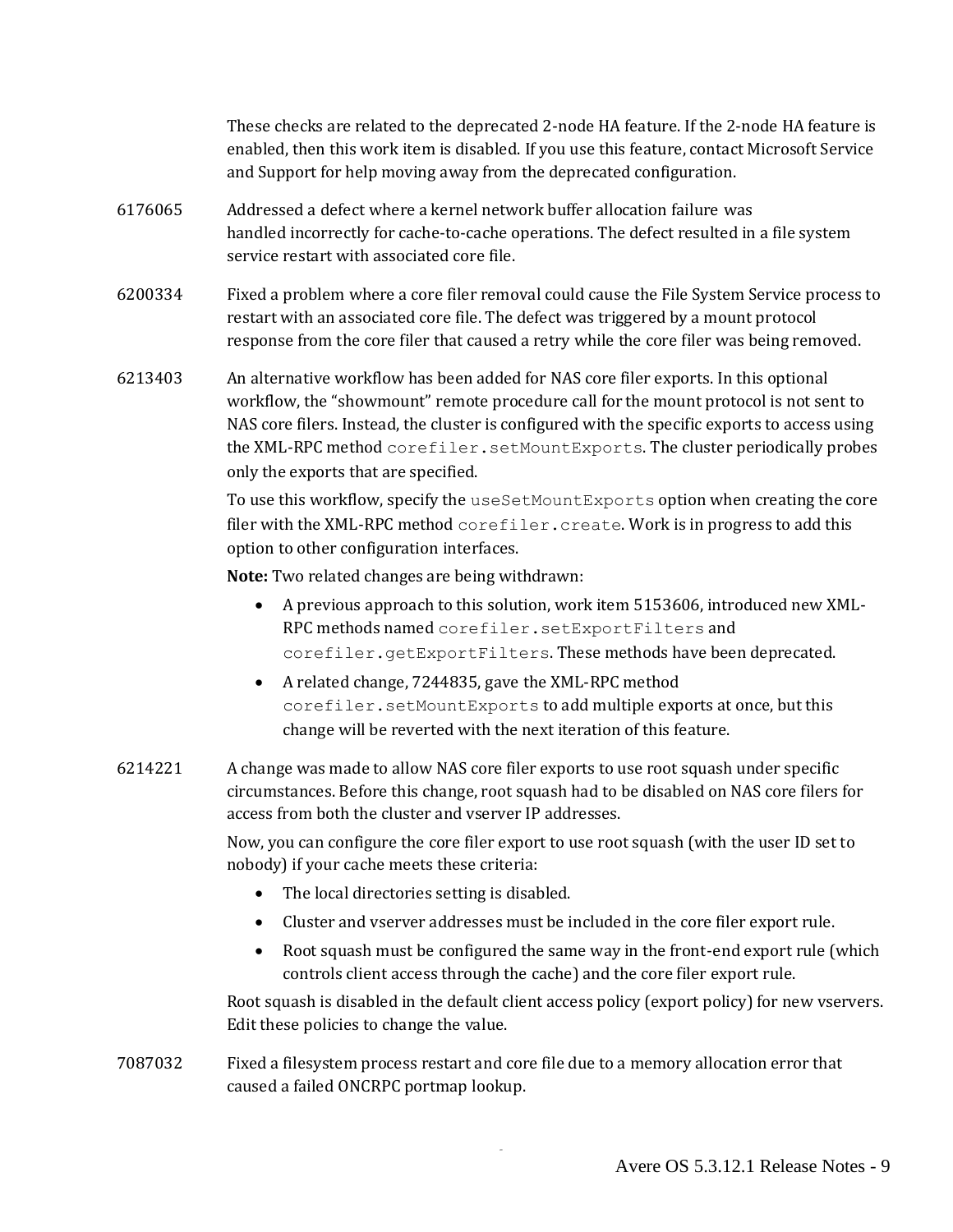7260838 Lowered the default limits for portmap lookup threads in cloud-based clusters. In hardware clusters, one thread is created per portmap lookup, and the default limit on the number of these threads is 500. Azure HPC Cache systems and Avere vFXT for Azure clusters created with this software have a default limit of 100 portmap lookup threads.

#### **SMB**

| 5132383 | Fixed an issue related to failed SMB2 signing that could cause an SMB filesystem core file<br>if a client issued a large number of SMB tree requests.                                                                                                                                                                                 |
|---------|---------------------------------------------------------------------------------------------------------------------------------------------------------------------------------------------------------------------------------------------------------------------------------------------------------------------------------------|
| 5132513 | Addressed an error related to SMB access through a path involving SMB symbolic links. In<br>some situations where a symbolic link could not be evaluated, the wrong error code was<br>returned (NT_STATUS_OBJECT_NAME_NOT_FOUND or<br>NT_STATUS_OBJECT_PATH_NOT_FOUND were sometimes returned instead of<br>NT_STATUS_ACCESS_DENIED). |
| 5923685 | Updated code to prevent SMB guest access from being enabled by automatic fallback<br>settings after internal failures. If SMB guest access is not disabled, the cluster can have<br>SMB filesystem process restarts, with associated core files.                                                                                      |
| 5996748 | Fixed a memory leak that could occur when an SMB share disconnected and could lead to<br>a core file.                                                                                                                                                                                                                                 |
| 6111684 | Fixed two issues related to SMB share names:                                                                                                                                                                                                                                                                                          |
|         | Addressed a defect where share ACLs could persist after a share was deleted and<br>$\bullet$<br>then recreated with the same name.                                                                                                                                                                                                    |
|         | Addressed a defect where any SMB XML-RPC method that resolved an AD SID to a<br>$\bullet$<br>name would fail due to a string processing difference between Python 2 and 3.                                                                                                                                                            |
| 6447052 | Fixed a defect where an SMB2 compound request could result in a restart and core file<br>from the SMB filesystem service.                                                                                                                                                                                                             |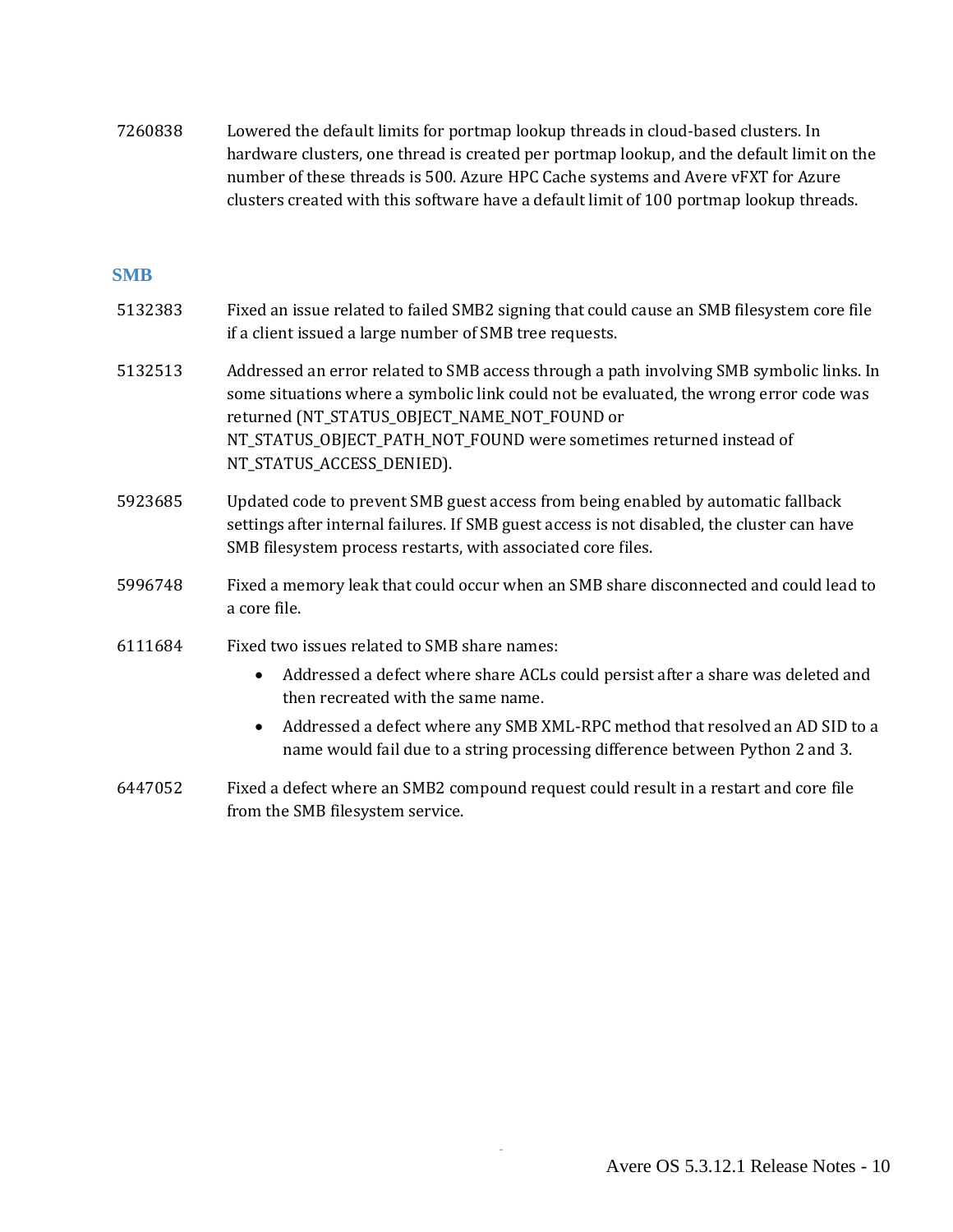# **New in Avere OS 5.3.6.5**

This release includes several fixes for problems related to management service startup and link aggregation.

## **Resolved Issues**

| 6014464 | Fixed a locking issue within the link aggregation driver. This problem could occasionally<br>cause the system to crash when configuring a link aggregate.                                                                                                                                                                                                                                                    |
|---------|--------------------------------------------------------------------------------------------------------------------------------------------------------------------------------------------------------------------------------------------------------------------------------------------------------------------------------------------------------------------------------------------------------------|
| 7824839 | Enabled Server Name Indication (SNI) in TLS connections to back-end object storage.<br>This change prevents connection failures when communicating with services that<br>require SNI information from systems that support SNI. This change affects Azure and<br>other object store providers.                                                                                                               |
| 8087992 | The memory available to the main software process in FXT 6000 series nodes has been<br>increased by 25GB. This change significantly reduces swap space usage.                                                                                                                                                                                                                                                |
| 8657279 | Fixed a bug that could cause the management service (mgmtd) to crash at startup when<br>network connectivity issues prevented it from communicating with other nodes. When<br>network link aggregation was in use, bug 8675331 could cause this crash.                                                                                                                                                       |
| 8675331 | Fixed a bug that caused the management service (mgmtd) to write an erroneous<br>temporary network configuration at process startup that caused network link aggregates<br>to be torn down. On some hardware platforms, this teardown process could take a long<br>period of time, causing a loss of network connectivity and leading to a mgmtd crash (item<br>8657279) and/or a kernel core (item 6014464). |
| 8690658 | The network manager process has been changed to disable the link aggregate interface<br>instead of destroying it. The interface is left unused. This change mitigates other issues<br>related to destroying a link aggregate interface.                                                                                                                                                                      |

# **New in Avere OS 5.3.6.4**

### **Resolved Issues**

### **Filesystem**

8126540 Additional work was done to fix issues with group IDs outside the first 16 in the groups list. This issue affected customers who use extended groups. The symptom of this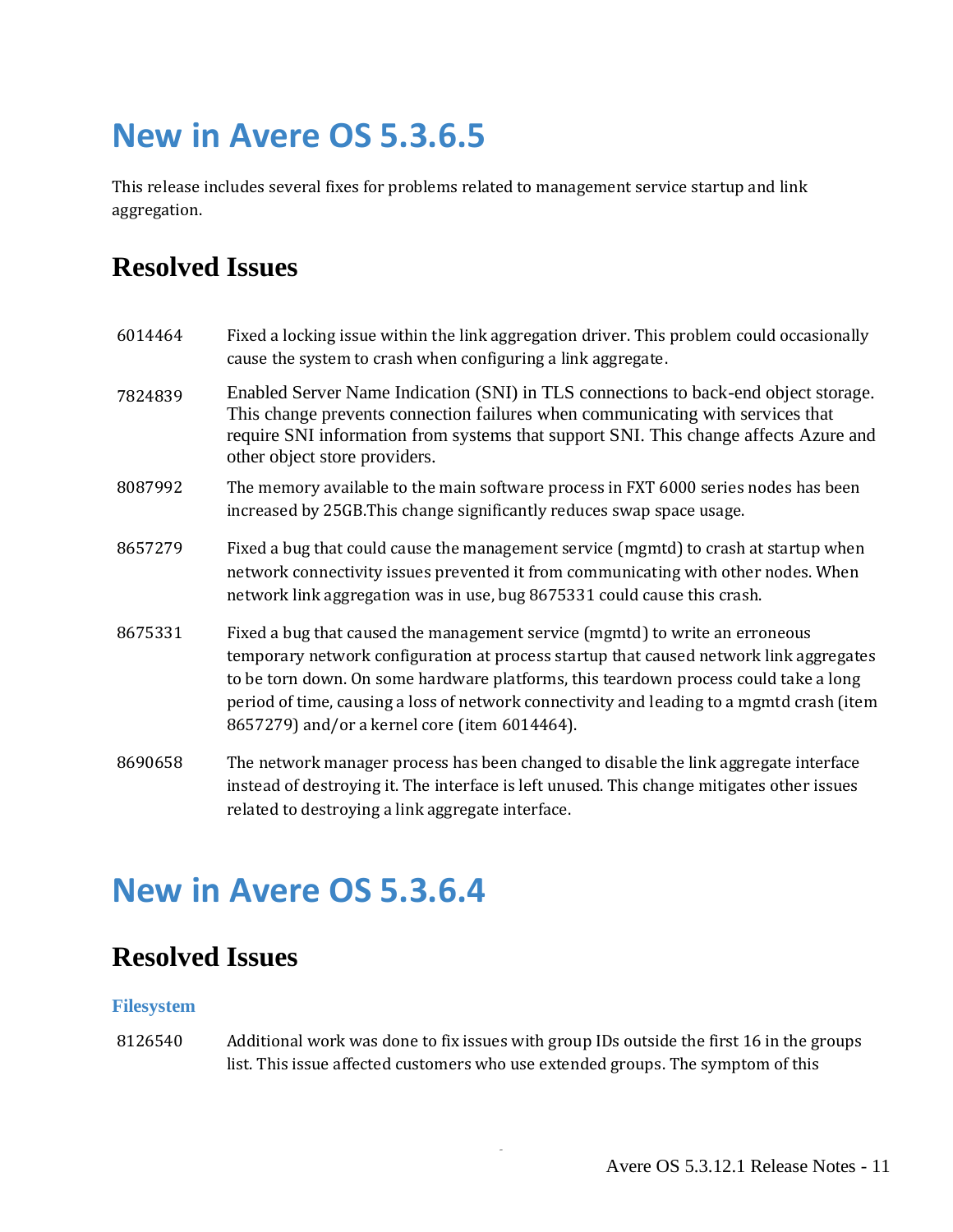problem was that a file's group ID (GID) could not be changed if the GID was not one of the first 16 groups listed for the account.

#### **General**

6885031 Fixed an incorrect path that could cause the system to fail to find CA certificates in a custom certificate bundle. Before this change, the problem could result in broken symbolic links in the Avere OS certificates directory.

## **New in Avere OS 5.3.6.3**

### **Resolved Issues**

#### **Filesystem**

8126540 Fixed an issue that could prevent a file owner from changing a file's group ID if the GID was not one of the first 16 in the groups list.

#### **General**

8035682, 8050881 Improved failover for sending secure email notifications from the cluster. Now, if TLS negotiation fails, connections are restarted without encryption. Emails are sent in plain text until the next email notification job starts.

To avoid TLS negotiation failures, make sure that your SMTP server uses [cipher suites](https://docs.microsoft.com/azure/fxt-edge-filer/fxt-supported-ciphers)

that are compatible with Avere OS.

This change also fixes a system restart that was associated with a problem in the email utility.

## **New in Avere OS 5.3.6.2**

7630081 This release corrects a problem introduced in the previous version, which could lead to excessive numbers of DNS queries for cloud core filers in AWS and GCE cloud environments.

> This fix avoids the problem by restricting the number of cloud core filer addresses used for certain tasks, and by setting a default maximum of NAS core filer addresses to avoid generating excess DNS queries.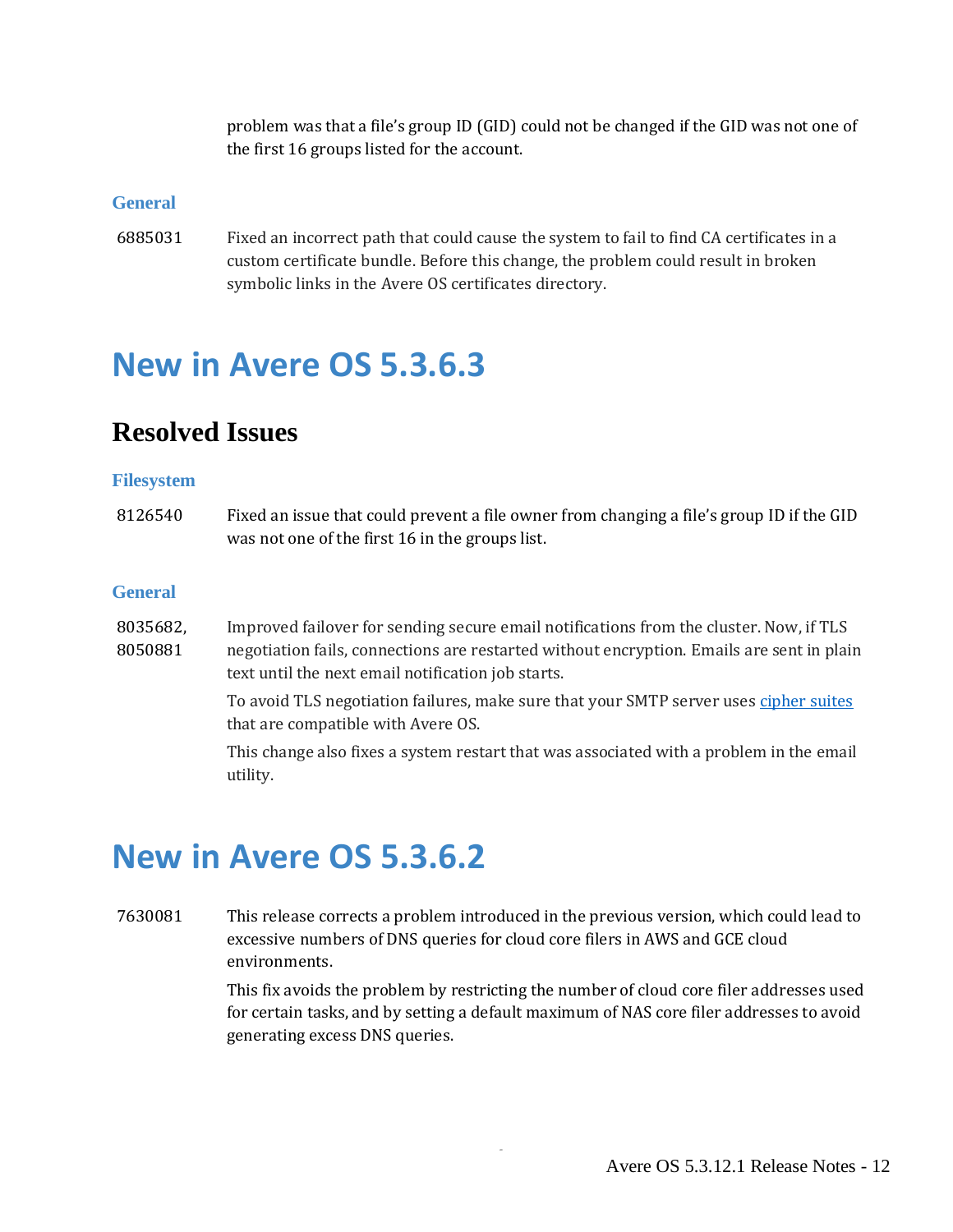# **New in Avere OS 5.3.6.1**

## **Resolved Issues**

### **Filesystem**

| 7081961        | Fixed a problem with space calculations for caches located in the cloud. In some<br>situations, the problem could cause the cache to stop performing operations.                                                                                                                                                                                                                  |
|----------------|-----------------------------------------------------------------------------------------------------------------------------------------------------------------------------------------------------------------------------------------------------------------------------------------------------------------------------------------------------------------------------------|
| <b>General</b> |                                                                                                                                                                                                                                                                                                                                                                                   |
| 6518120        | The control panel alert history now lists cleared conditions as well as showing alerts.                                                                                                                                                                                                                                                                                           |
| 7227579        | Added a new support information upload type, securitylogs, which captures audit-<br>related log files. This type of data can be uploaded more frequently than full support<br>bundle uploads.                                                                                                                                                                                     |
| 7238654        | Added support for sending support uploads to Azure blob storage with immutability<br>policies configured. Immutability is required in some cases for long-term security audits.                                                                                                                                                                                                   |
|                | Read more about immutability policies for Blob storage<br>(https://docs.microsoft.com/azure/storage/blobs/storage-blob-immutability-policies-<br>manage)                                                                                                                                                                                                                          |
| 6600899        | When users upload support-related cluster information from the control panel, they are<br>notified that Microsoft's handling of the data is subject to the EULA and privacy policy.                                                                                                                                                                                               |
| <b>NFS</b>     |                                                                                                                                                                                                                                                                                                                                                                                   |
| 5411717        | Updated the XML-RPC method corefiler. modify () so that it now can be used to<br>$\mathbf{A}$ and $\mathbf{A}$ and $\mathbf{A}$ and $\mathbf{A}$ and $\mathbf{A}$ and $\mathbf{A}$ and $\mathbf{A}$ and $\mathbf{A}$ and $\mathbf{A}$ and $\mathbf{A}$ and $\mathbf{A}$ and $\mathbf{A}$ and $\mathbf{A}$ and $\mathbf{A}$ and $\mathbf{A}$ and $\mathbf{A}$ and $\mathbf{A}$ and |

|         | change NAS core filer IP addresses without changing DNS names.                                                                                                                                       |
|---------|------------------------------------------------------------------------------------------------------------------------------------------------------------------------------------------------------|
|         | Before this change, the $\c{corefilter.modify}$ () method would not start the transition if                                                                                                          |
|         | the old and new DNS name were the same.                                                                                                                                                              |
| 6529386 | Namespace changes now complete more quickly. Specifically, the XML-RPC<br>methods vserver.addJunction(), vserver.modifyJunction(),<br>and vserver. removeJunction () were updated to take less time. |
| 6529374 | Improved the amount of time it takes to show exports for a newly created core filer that<br>does not use the local directories feature in its cache policy.                                          |
|         | This change affects the amount of time between the start of the XML-RPC<br>method corefiler.create() and the completion of to the nfs.listExports().                                                 |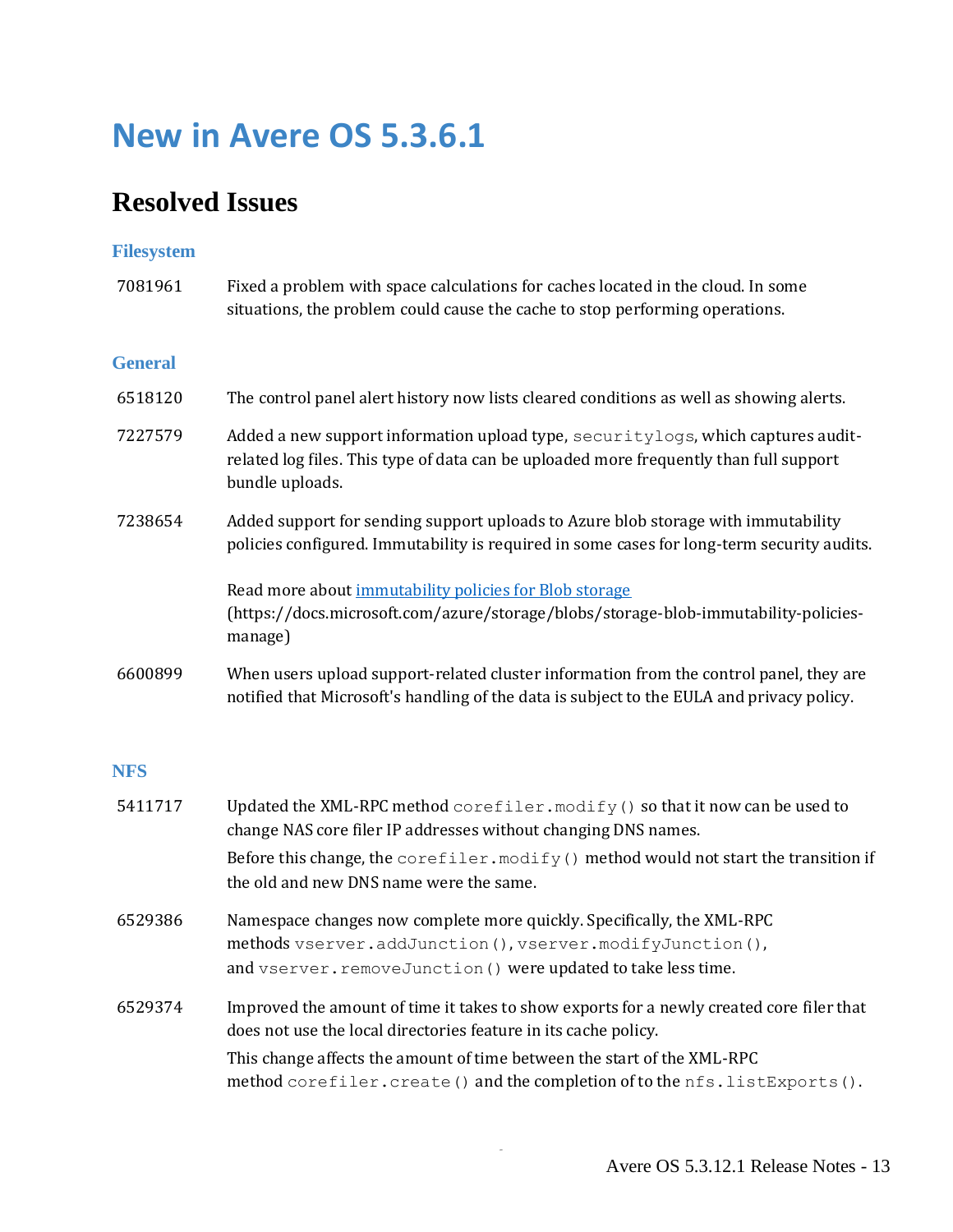| 6529372 | Decreased the execution time for the XML-RPC methods nfs.modify(),                                                                                                                                                                                                |
|---------|-------------------------------------------------------------------------------------------------------------------------------------------------------------------------------------------------------------------------------------------------------------------|
|         | vserver.addJunction(), vserver.modifyJunction(), and                                                                                                                                                                                                              |
|         | vserver.removeJunction().                                                                                                                                                                                                                                         |
| 6529373 | Reduced the amount of time needed to create a NAS core filer. This change modified the<br>XML-RPC corefiler. create () method so that it resolves NAS core filer DNS<br>addresses 20 to 30 seconds sooner.                                                        |
| 7054774 | Added support for resolving Isilon SmartConnect round-robin DNS names. Other Isilon<br>SmartConnect modes are not supported.                                                                                                                                      |
| 5416783 | An alert was added to detect address changes in a NAS core filer's DNS entry. The alert is<br>raised if the addresses returned do not match the addresses in use.                                                                                                 |
|         | Avere OS does not automatically switch to using new addresses. To start using the new<br>addresses, use $\text{corefilter.modify}()$ or follow the instructions in the alert. An<br>administrator also can resolve the alert by restoring the previous addresses. |
|         |                                                                                                                                                                                                                                                                   |

### **SMB/CIFS**

7227579 Fixed a defect that prevented the SMB process from restarting after certain types of memory allocation failures. In general, the Avere OS SMB/CIFS process is configured to restart and write a core file if there are memory allocation failures.

## **New in Avere OS 5.3.5.1**

## **Resolved Issues**

#### **Filesystem**

| 2765262 | Fixed a defect that caused the cache to fail to complete flushing data to back-end<br>storage. Additional improvements were made to improve error detection.                                                               |
|---------|----------------------------------------------------------------------------------------------------------------------------------------------------------------------------------------------------------------------------|
| 5132942 | Fixed a problem in the HA module that could prevent cluster creation from<br>completing.                                                                                                                                   |
| 5239663 | Enhanced filesystem access speed while the cache is being populated in the<br>background.                                                                                                                                  |
| 5727571 | Fixed an out-of-memory condition that occurred when the cluster file system<br>recovery tool encountered very large directories. (This situation involved dozens of<br>directories with more than a million entries each.) |
| 5816179 | Eliminated a waiting period before starting failover if the filesystem process is failing<br>with a core file.                                                                                                             |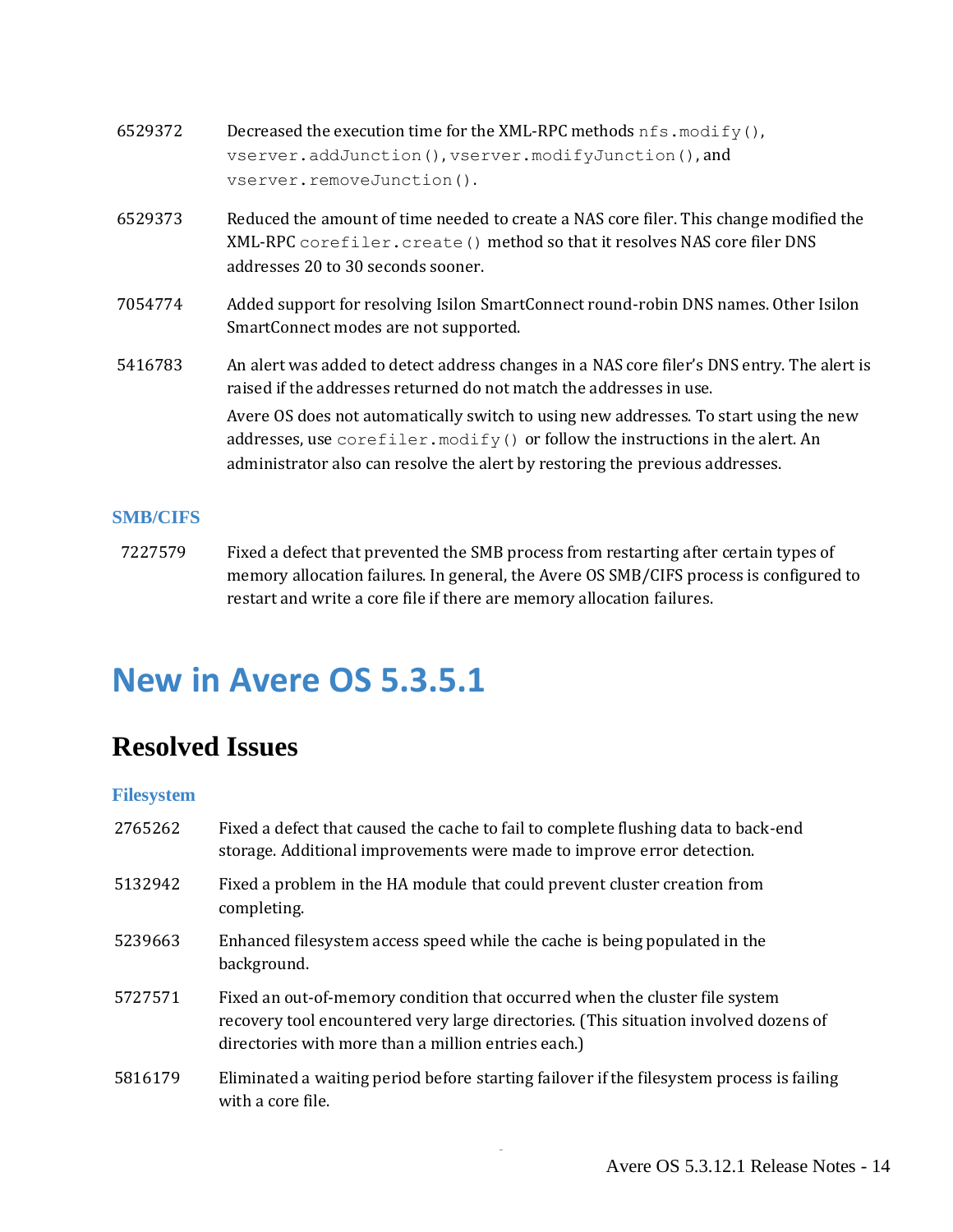| 5865574        | Disabled bloom filters for directories with names that can cause a rare type of hash<br>collision. This change prevents a possible system restart.                                                                                               |
|----------------|--------------------------------------------------------------------------------------------------------------------------------------------------------------------------------------------------------------------------------------------------|
| 6017076        | Addressed a defect that prevented the cache from synchronizing with the back-<br>end data structure after back-end directory entries were removed by writing around<br>the cache cluster.                                                        |
| 6031250        | Improved accuracy in directory flushing.                                                                                                                                                                                                         |
| 6055784        | Fixed a problem that could cause a restart during initialization or HA setup if<br>statistics are being collected.                                                                                                                               |
| 6113410        | Fixed a crash caused by uninitialized memory.                                                                                                                                                                                                    |
| 6254713        | Fixed a problem that could cause the link count to be off by one if a directory was<br>renamed to the same name as an existing directory that was empty. (The existing<br>empty directory would be overwritten but still appeared in the count.) |
| 6278225        | Fixed initialization processes to prevent a possible core loop.                                                                                                                                                                                  |
| 6290767        | Addressed an issue that could cause a filesystem restart if connection requests to a<br>cloud core filer timed out.                                                                                                                              |
| 6416424        | Added internal settings that treat all Azure HPC Cache storage targets as<br>WAN connected storage.                                                                                                                                              |
| 6446744        | Fixed an issue that could cause TLS connections to be opened too frequently to<br>cloud back-end storage, resulting in peer resets.                                                                                                              |
| 6515235        | Added more debugging information to print XML string to log messages in case of<br>error.                                                                                                                                                        |
| 6528488        | Fixed an issue that caused problems upgrading software when cluster nodes had<br>different software versions.                                                                                                                                    |
| 7046266        | Fixed an issue where the XML parser failed to parse an empty token in a REST<br>response.                                                                                                                                                        |
| 7119939        | Fixed a bug in read-only caching code that could cause nodes to restart.                                                                                                                                                                         |
| <b>General</b> |                                                                                                                                                                                                                                                  |
| 2682245        | Updated code to ensure that the correct HTTP proxy configuration is always used<br>when attempting to connect to Azure endpoints.                                                                                                                |
| 5374631        | Fixed username/password-authenticated proxy handling when downloading an<br>upgrade package for Avere OS.                                                                                                                                        |
| 5877092        | Added cluster proxy configuration into requests for the Azure endpoints API when<br>standing up an Avere vFXT for Azure service.                                                                                                                 |
|                |                                                                                                                                                                                                                                                  |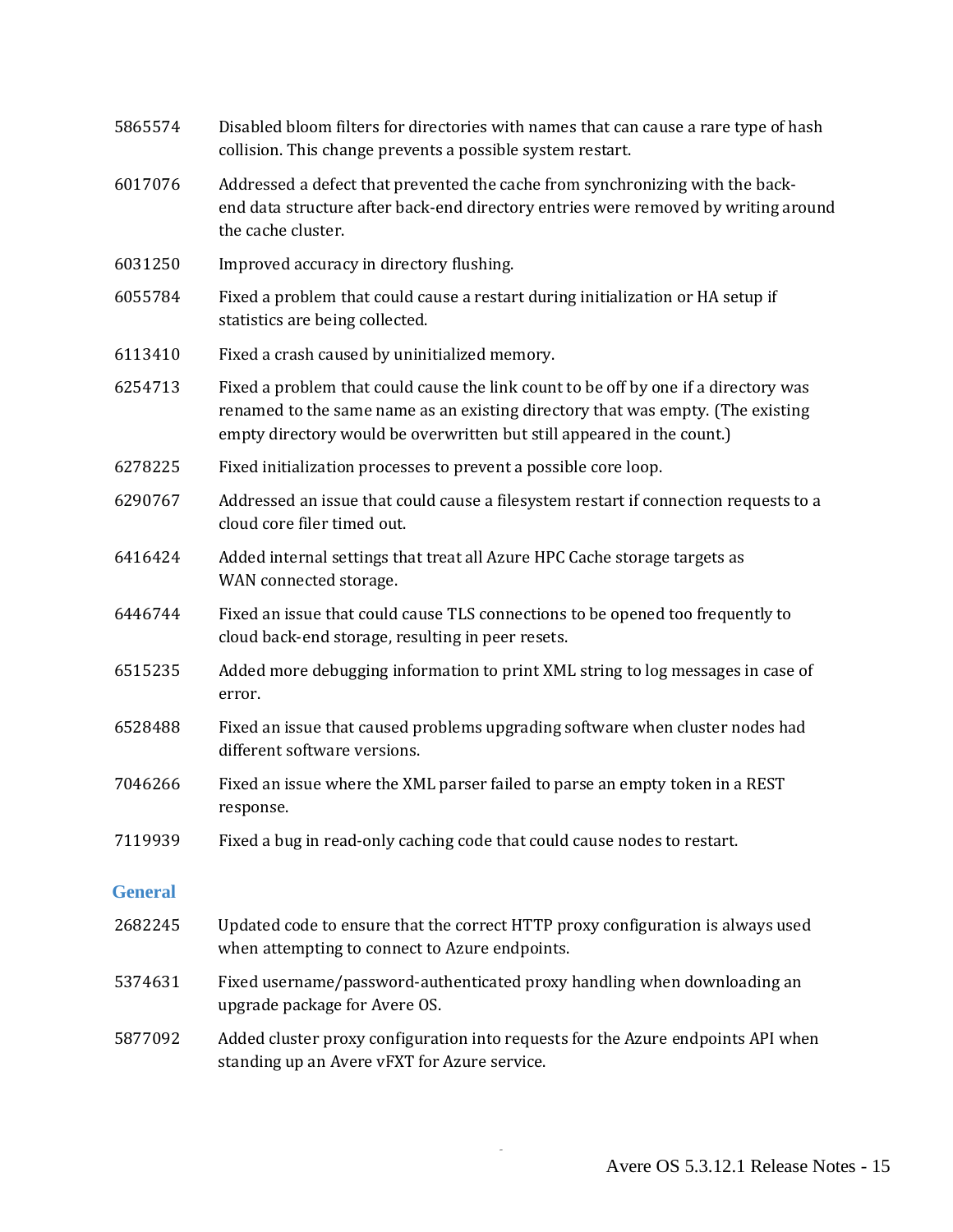| 6037898 | Increased the page pool size for vFXT extra large instances to reflect the correct<br>memory size.                                                                                                                                             |
|---------|------------------------------------------------------------------------------------------------------------------------------------------------------------------------------------------------------------------------------------------------|
| 6122754 | Patched a resource leak in a third-party PHP module that could<br>cause Apache to become unresponsive to requests.                                                                                                                             |
| 7087347 | Updated the XML-RPC API code for creating Azure Blob core filers on cloud-based<br>clusters. After this change, the system attempts to detect the blob storage<br>hostname if not supplied, instead of assuming that it is blob.microsoft.net. |
| 7112400 | Changed software to prevent a node management system crash if a user-configured<br>management address was removed or became unavailable. This problem did not<br>affect management IP addresses assigned by the cluster.                       |

#### **NFS**

- 5865686 Fixed a problem that could cause cluster nodes to go into a pending state after connectivity problems with NAS core filers.
- 6008216 Corrected a problem that could cause communication issues with a cluster node. The root cause was a defect that allowed an IP address from an NFS client performing NLM lock operations to be reassigned as a cluster address.
- 6213517 Fixed an error that caused the XML-RPC method nfs.listExports() to repeat export discovery even when configured to not retry.

#### **SMB/CIFS**

- 5997035 Removed a defect that could cause the CIFS logon service process to enter a bad state after an unrelated core file was generated in a different CIFS logon service process. This situation could cause symptoms that included high CPU utilization and excessive log messages (which could lead to system instability if the log partition became full). After this change, the remaining CIFS logon service process restarts gracefully.
- 6056374 Replaced an internal utility used to download netgroup, username, and username map URIs after a FreeBSD upgrade caused it to stop working. The new utility supports both http and https.
- 6214156 Help for the XML-RPC method corefiler.create() has been updated to indicate that NetApp Cluster-mode core filers require the filerClass attribute to be set only if CIFS ACL junctions exist.